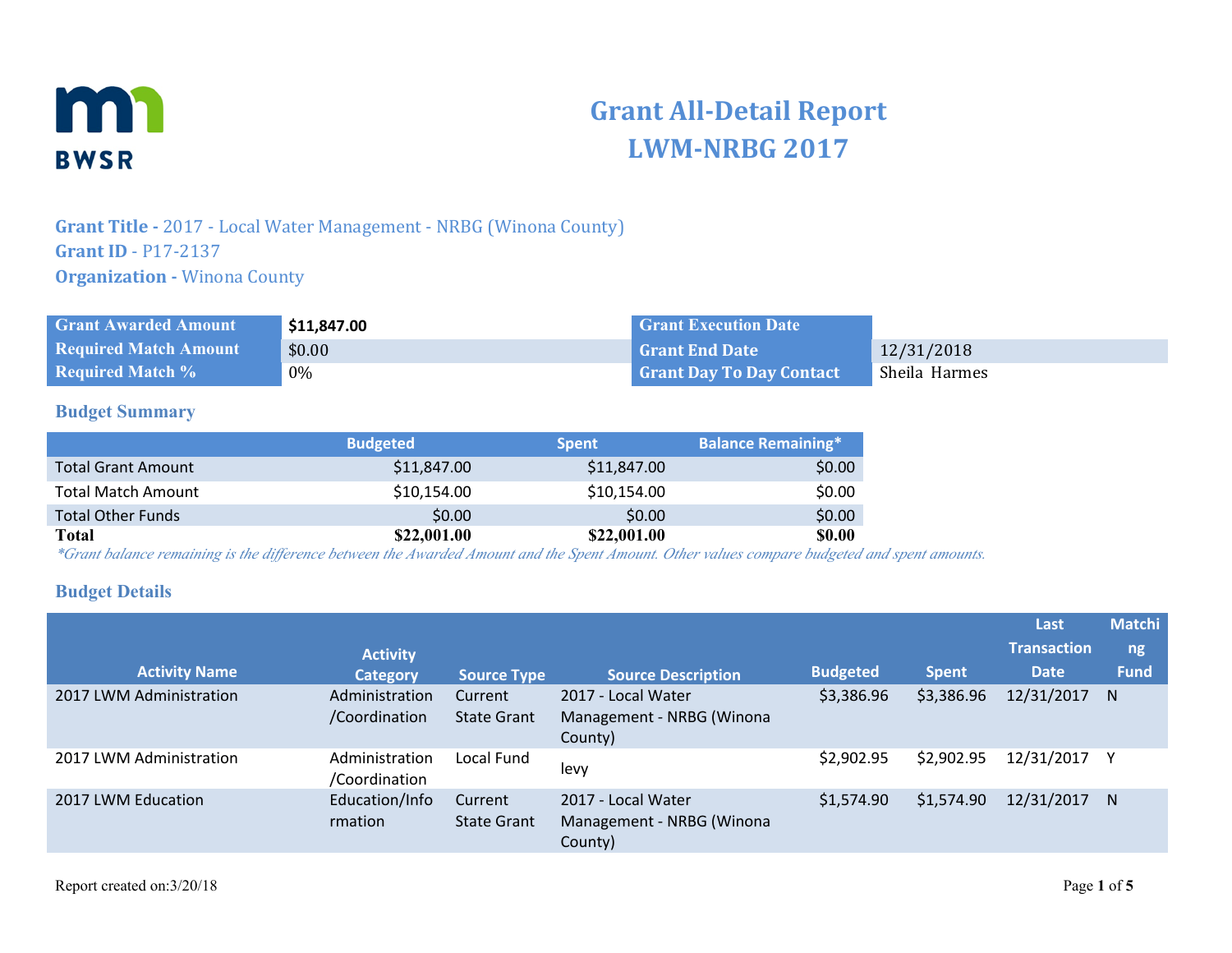|                                        |                                            |                               |                                                            |                 |              | Last               | <b>Matchi</b> |
|----------------------------------------|--------------------------------------------|-------------------------------|------------------------------------------------------------|-----------------|--------------|--------------------|---------------|
|                                        | <b>Activity</b>                            |                               |                                                            |                 |              | <b>Transaction</b> | ng            |
| <b>Activity Name</b>                   | <b>Category</b>                            | <b>Source Type</b>            | <b>Source Description</b>                                  | <b>Budgeted</b> | <b>Spent</b> | <b>Date</b>        | <b>Fund</b>   |
| 2017 LWM Education                     | Education/Info<br>rmation                  | Local Fund                    | Levy                                                       | \$1,349.84      | \$1,349.84   | 12/31/2017         |               |
| 2017 Ordinance Support                 | Regulations/Or<br>dinances/Enfor<br>cement | Current<br><b>State Grant</b> | 2017 - Local Water<br>Management - NRBG (Winona<br>County) | \$1,281.25      | \$1,281.25   | 12/31/2017         | N.            |
| 2017 Ordinance Support                 | Regulations/Or<br>dinances/Enfor<br>cement | Local Fund                    | levy                                                       | \$1,098.15      | \$1,098.15   | 12/31/2017         | Υ             |
| 2017 Watershed Organization<br>Support | Administration<br>/Coordination            | Current<br><b>State Grant</b> | 2017 - Local Water<br>Management - NRBG (Winona<br>County) | \$5,603.89      | \$5,603.89   | 12/31/2017         | N.            |
| 2017 Watershed Organization<br>Support | Administration<br>/Coordination            | Local Fund                    | levy                                                       | \$4,803.06      | \$4,803.06   | 12/31/2017         |               |

### **Activity Details Summary**

| <b>Activity Details</b>             | <b>Total Action Count</b> | <b>Total Activity Mapped</b> |                  | <b>Proposed Size / Unit</b> | <b>Actual Size / Unit</b> |
|-------------------------------------|---------------------------|------------------------------|------------------|-----------------------------|---------------------------|
|                                     |                           |                              |                  |                             |                           |
| <b>Proposed Activity Indicators</b> |                           |                              |                  |                             |                           |
| <b>Activity Name</b>                | <b>Indicator Name</b>     | <b>Value &amp; Units</b>     | <b>Waterbody</b> | <b>Calculation Tool</b>     | <b>Comments</b>           |
| <b>Final Indicators Summary</b>     |                           |                              |                  |                             |                           |
| <b>Indicator Name</b>               |                           | <b>Total Value</b>           | Unit             |                             |                           |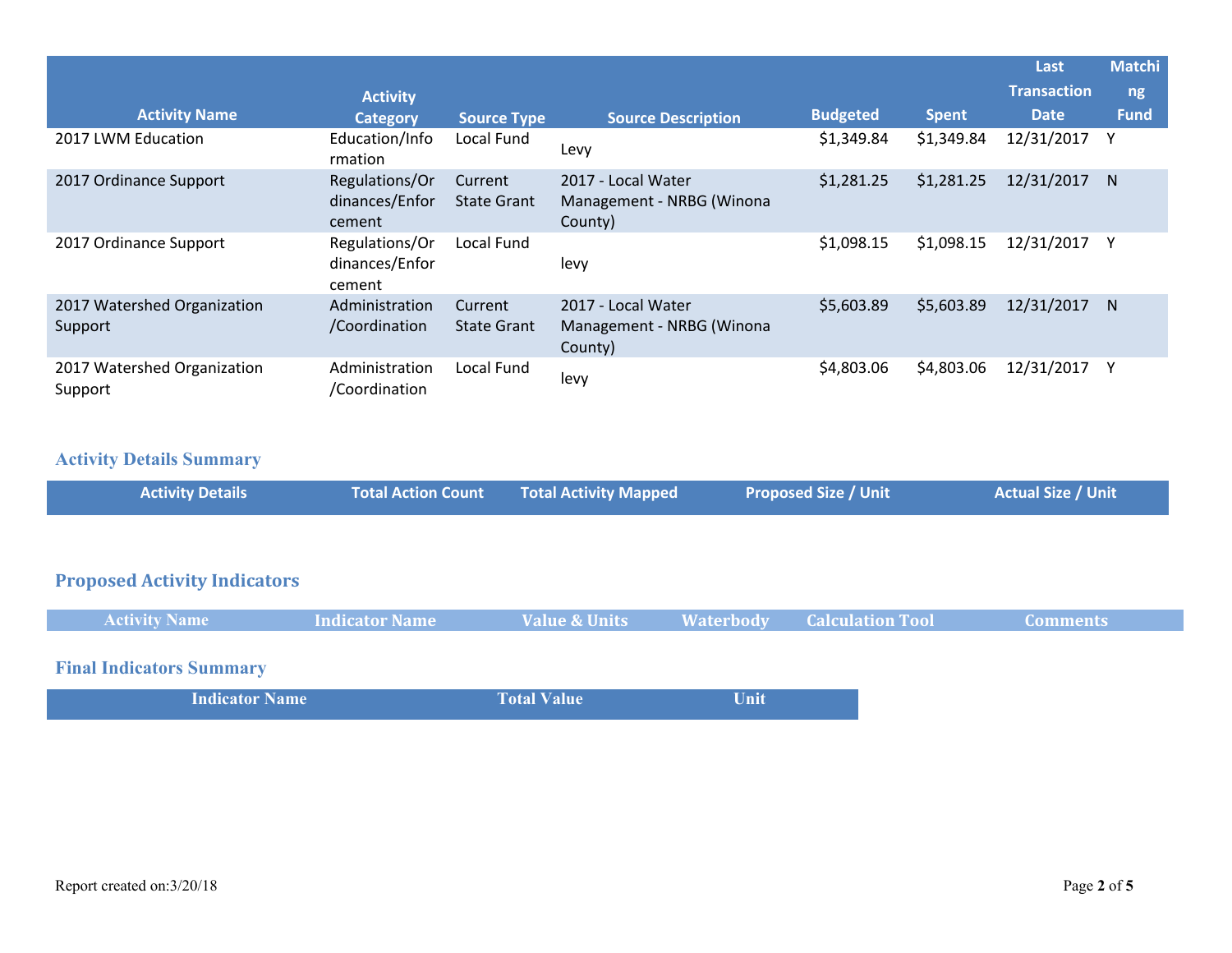## **Grant Activity**

| <b>Grant Activity - 2017 LWM Administration</b> |                                                                                                                      |                 |           |  |
|-------------------------------------------------|----------------------------------------------------------------------------------------------------------------------|-----------------|-----------|--|
| <b>Description</b>                              | Planning and implementation of County Water Plan and Root River Comprehensive Watershed Management Plan.             |                 |           |  |
| <b>Category</b>                                 | ADMINISTRATION/COORDINATION                                                                                          |                 |           |  |
| <b>Start Date</b>                               | $1$ -Jan- $17$                                                                                                       | <b>End Date</b> | 31-Dec-17 |  |
| <b>Has Rates and Hours?</b>                     | No.                                                                                                                  |                 |           |  |
| <b>Actual Results</b>                           | Planning and implementation of the County Water Plan, attending SE Minnesota Water Resources Board meetings,         |                 |           |  |
|                                                 | BALMM meetings, Root River One Watershed One Plan meetings, coordinating with other state entities, preparing grants |                 |           |  |
|                                                 | and reports.                                                                                                         |                 |           |  |
|                                                 | Overhaug staff time: 108 hours @ $$51.82 = $5,596.56$                                                                |                 |           |  |
|                                                 | Harmes staff time: 271 hours @ \$50.19 = \$13,601.49                                                                 |                 |           |  |

| <b>Grant Activity - 2017 LWM Education</b> |                                                                                                                         |                 |           |  |  |
|--------------------------------------------|-------------------------------------------------------------------------------------------------------------------------|-----------------|-----------|--|--|
| <b>Description</b>                         | Education and Outreach components from the County Water Plan.                                                           |                 |           |  |  |
| Category                                   | EDUCATION/INFORMATION                                                                                                   |                 |           |  |  |
| <b>Start Date</b>                          | $1$ -Jan- $17$                                                                                                          | <b>End Date</b> | 31-Dec-17 |  |  |
| <b>Has Rates and Hours?</b>                | No                                                                                                                      |                 |           |  |  |
| <b>Actual Results</b>                      | Supported local Farmer-led Councils with educational outreach, including Pollinator workshop. Worked with University of |                 |           |  |  |
|                                            | Minnesota to develop a survey for La Crescent and Reno Watershed landowners to better prepare for future outreach       |                 |           |  |  |
|                                            | efforts. Presented summary of local water management entities at five different meetings/workshops.                     |                 |           |  |  |
|                                            | Overhaug staff time: 38 Hours @ $$51.82 = $1,969.16$                                                                    |                 |           |  |  |
|                                            | Harmes staff time: 139 hours @ \$50.19 = \$6,976.41                                                                     |                 |           |  |  |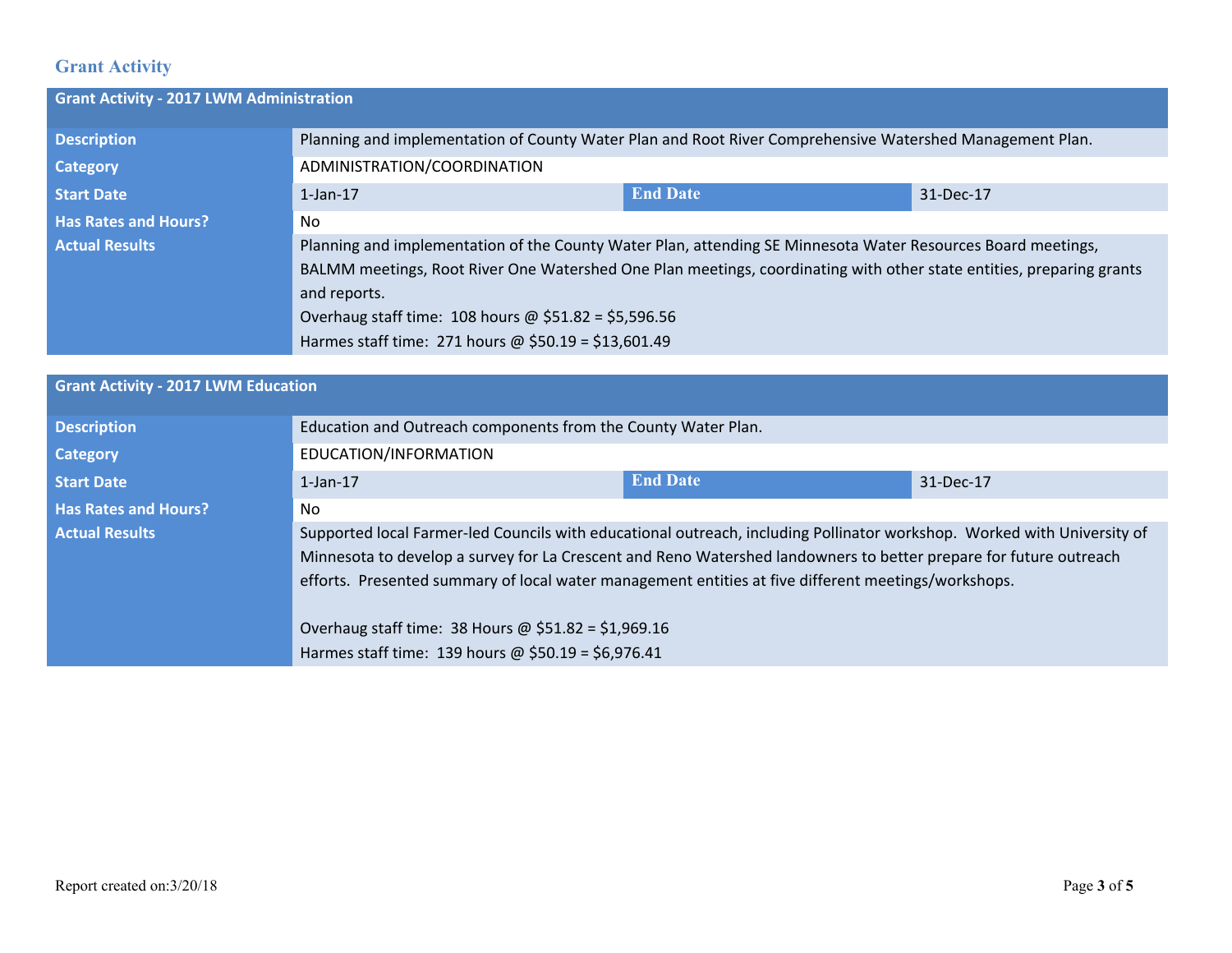| <b>Grant Activity - 2017 Ordinance Support</b>              |                                                                                                                          |                 |                                                                                                                                                                                                                                                     |  |  |  |  |
|-------------------------------------------------------------|--------------------------------------------------------------------------------------------------------------------------|-----------------|-----------------------------------------------------------------------------------------------------------------------------------------------------------------------------------------------------------------------------------------------------|--|--|--|--|
| <b>Description</b>                                          | Support for and implementation of water and resource-related ordinances in Winona County.                                |                 |                                                                                                                                                                                                                                                     |  |  |  |  |
| <b>Category</b>                                             | REGULATIONS/ORDINANCES/ENFORCEMENT                                                                                       |                 |                                                                                                                                                                                                                                                     |  |  |  |  |
| <b>Start Date</b>                                           | $1$ -Jan- $17$                                                                                                           | <b>End Date</b> | 31-Dec-17                                                                                                                                                                                                                                           |  |  |  |  |
| <b>Has Rates and Hours?</b>                                 | No                                                                                                                       |                 |                                                                                                                                                                                                                                                     |  |  |  |  |
| <b>Actual Results</b>                                       | Review of County zoning ordinances for each conditional use permit and variance to ensure all are in compliance and      |                 |                                                                                                                                                                                                                                                     |  |  |  |  |
|                                                             | adequately protect natural resources. Preparation of and research for new ordinances. Continued staff support to City of |                 |                                                                                                                                                                                                                                                     |  |  |  |  |
|                                                             | Dresbach with addressing wastewater initiatives.                                                                         |                 |                                                                                                                                                                                                                                                     |  |  |  |  |
|                                                             |                                                                                                                          |                 |                                                                                                                                                                                                                                                     |  |  |  |  |
|                                                             | Zauner staff time: 144 hours @ $$35.90 = $5,169.60$                                                                      |                 |                                                                                                                                                                                                                                                     |  |  |  |  |
|                                                             | Harmes staff time: 42 hours @ \$50.19 = \$2,107.98                                                                       |                 |                                                                                                                                                                                                                                                     |  |  |  |  |
| <b>Grant Activity - 2017 Watershed Organization Support</b> |                                                                                                                          |                 |                                                                                                                                                                                                                                                     |  |  |  |  |
|                                                             |                                                                                                                          |                 |                                                                                                                                                                                                                                                     |  |  |  |  |
| <b>Description</b>                                          | Planning and implementation of the County Water Plan and support towards watershed organizations.                        |                 |                                                                                                                                                                                                                                                     |  |  |  |  |
| <b>Category</b>                                             | ADMINISTRATION/COORDINATION                                                                                              |                 |                                                                                                                                                                                                                                                     |  |  |  |  |
| <b>Start Date</b>                                           | $1$ -Jan- $17$                                                                                                           | <b>End Date</b> | 31-Dec-17                                                                                                                                                                                                                                           |  |  |  |  |
| <b>Has Rates and Hours?</b>                                 | <b>No</b>                                                                                                                |                 |                                                                                                                                                                                                                                                     |  |  |  |  |
| <b>Actual Results</b>                                       | During 2017, Winona County Planning and Environmental Services continue to support the Root Watershed Plan. In           |                 |                                                                                                                                                                                                                                                     |  |  |  |  |
|                                                             | February the County Board formally adopted the Root River Comprehensive Watershed Management Plan.                       |                 |                                                                                                                                                                                                                                                     |  |  |  |  |
|                                                             | Implementation funds will be available in 2018. Winona County also supports other watershed organizations. It funds the  |                 |                                                                                                                                                                                                                                                     |  |  |  |  |
|                                                             | SE Minnesota Water Resources Board and the Whitewater Joint Powers Board, and assists the Stockton-Rollingstone-         |                 |                                                                                                                                                                                                                                                     |  |  |  |  |
|                                                             | Minnesota City Watershed District.                                                                                       |                 |                                                                                                                                                                                                                                                     |  |  |  |  |
|                                                             |                                                                                                                          |                 |                                                                                                                                                                                                                                                     |  |  |  |  |
|                                                             | Harmes staff time: 634 hours @ \$50.19 = \$31,820.46                                                                     |                 |                                                                                                                                                                                                                                                     |  |  |  |  |
|                                                             |                                                                                                                          |                 |                                                                                                                                                                                                                                                     |  |  |  |  |
|                                                             |                                                                                                                          |                 | In addition to staff time, the County financially supports to the SE Minnesota Water Resources Board (\$5,000) and to the<br>Whitewater Joint Powers Board (\$7,906); these are levy-sourced funds and are above the match required for the Natural |  |  |  |  |